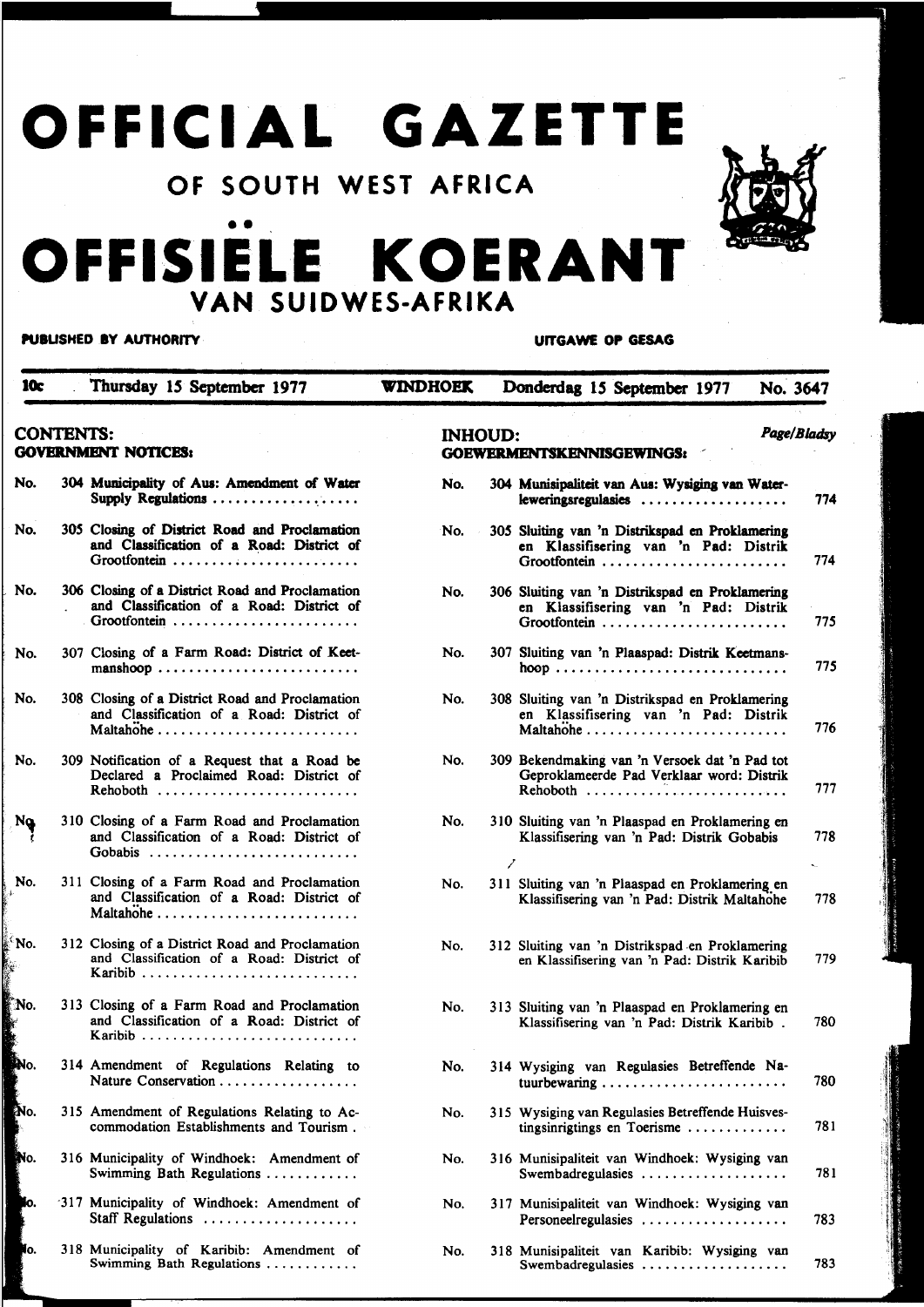#### SCHEDULE II

From a point (A on sketch P879) on district road 1935 on the farm Portion 4 of Goabeb 63 generally north-north-eastwards across the farms Portion 4 of Goabeb 63 and Portion A of Ameib 60 to a point (B on sketch P879) on farm road 1936 on the last-mentioned farm.

No. 313] [ 15 September 1977]

#### CLOSING OF FARM ROAD 1957 AND PROCLAMATION AND CLASSIFICATION OF A ROAD DISTRICT OF KARIBIB

The Executive Committee has under and by virtue of the provisions of section 22( 1) of the Roads Ordinance, 1972 (Ordinance 17 of 1972) as amended, in the district of Karibib closed farm road 1957 which is indicated on sketch-map P865 and which is described in Schedule I hereto and proclaimed a road which is indicated on sketch-map P865, defined the course thereof as described in Schedule II hereto and under and by virtue of the provisions of section  $23(1)$  of the said Ordinance declared it a farm road (number 1957).

#### SCHEDULE I

| Description of road:                                                                           | <b>Portion closed:</b> | Beskrywing van pad:                                                                 | Gedeelte gesluit: |
|------------------------------------------------------------------------------------------------|------------------------|-------------------------------------------------------------------------------------|-------------------|
| The road described as<br>farm road 1957 in<br>ິດ f<br>Schedule III<br>Proclamation 46 of 1953. | The whole.             | Die pad beskryf as<br>plaaspad 1957 in Bylae III<br>van Proklamasie 46 van<br>1953. | Die hele.         |

#### SCHEDULE II

From a point (W on sketch P865) on the farm Wilsonfontein 110 generally north-eastwards across the farms Wilsonfontein 110 and Rooikuiseb 109 to a point (S on sketch P865) on farm road 1956 on the lastmentioned farm.

No. 314] [15 September 1977

#### AMENDMENT OF REGULATIONS RELATING TO NATURE CONSERVATION

The Executive Committee has under and by virtue of the provisions of section 84 of the Nature Conservation Ordinance 1975 (Ordinance 4 of 1975) further amended the regulations promulgated under Government Notice 240 of 1976 as amended by Government Notices 256 of 1976 and 112 of 1977-

(a) by substituting the following expression  $(2)$ ,  $(3)$ ,  $(4)$ , (5) and (6)" for the expression "(2), (3); (4); (5); (6) and  $(7)$ " in subregulation  $4(1)$ ;

#### BYLAE II

Van 'n punt (A op skets P879) op distrikspad 1935 . op die plaas Gedeelte 4 van Goabeb 63 algemeen noordnoordooswaarts oor die plase Gedeelte 4 van Goabeb 63 en Gedeelte A van Ameib 60 tot op 'n punt (B op skets P879) op plaaspad 1936 op laasgenoemde plaas.

No. 313] [15 September 1977

#### SLUITING VAN PLAASPAD 1957 EN PROKLAMERING EN KLASSIFISERING VAN 'N PAD DISTRIK KARIBIB

Die. Uitvoerende Komitee bet kragtens en ingevolge die bepalings van artikel 22(1) van die Ordonnansie op Paaie, 1972 (Ordonnansie 17 van 1972) soos gewysig, in die distrik Karibib plaaspad 1957 wat aangetoon word op sketskaart P865 gesluit soos in Bylae I hieronder beskryf en 'n pad wat aangetoon word op sketskaart P865 geproklameer, die loop daarvan bepaal soos in Bylae II hieronder beskryf en dit kragtens en ingevolge die bepalings van artikel 23(1) van genoemde Ordonnansie tot plaaspad (nommer 1957) verklaar.

#### BYLAE I

#### BYLAE II

Van 'n punt (W op skets P865) op die plaas Wilsonfontein 110 algemeen noordooswaarts oor die plase Wilsonfontein 110 en Rooikuiseb 109 tot op 'n punt (S op skets P865) op plaaspad 1956 op laasgenoemde plaas.

No. 314] [15 September 1977

#### WYSIGING VAN REGULASIES BETREFFENDE NA TUURBEW ARING

Die Uitvoerende Komitee het kragtens en ingevolge die bepalings van artikel 84 van die Ordonnansie op Natuurbewaring, 1975 (Ordonnansie 4 van 1975) die regulasies afgekondig by Goewermentskennisgewing 240 van 1976 soos gewysig by Goewermentskennisgewings 256 van 1976 en 112van 1977, verder gewysig-

(a) deur in regulasie  $4(1)$  -

(i) die uitdrukking "(2), (3), (4), (5), (6) en (7)" deur die uitdrukking "(2); (3); (4), (5) en (6)" te vervang; en